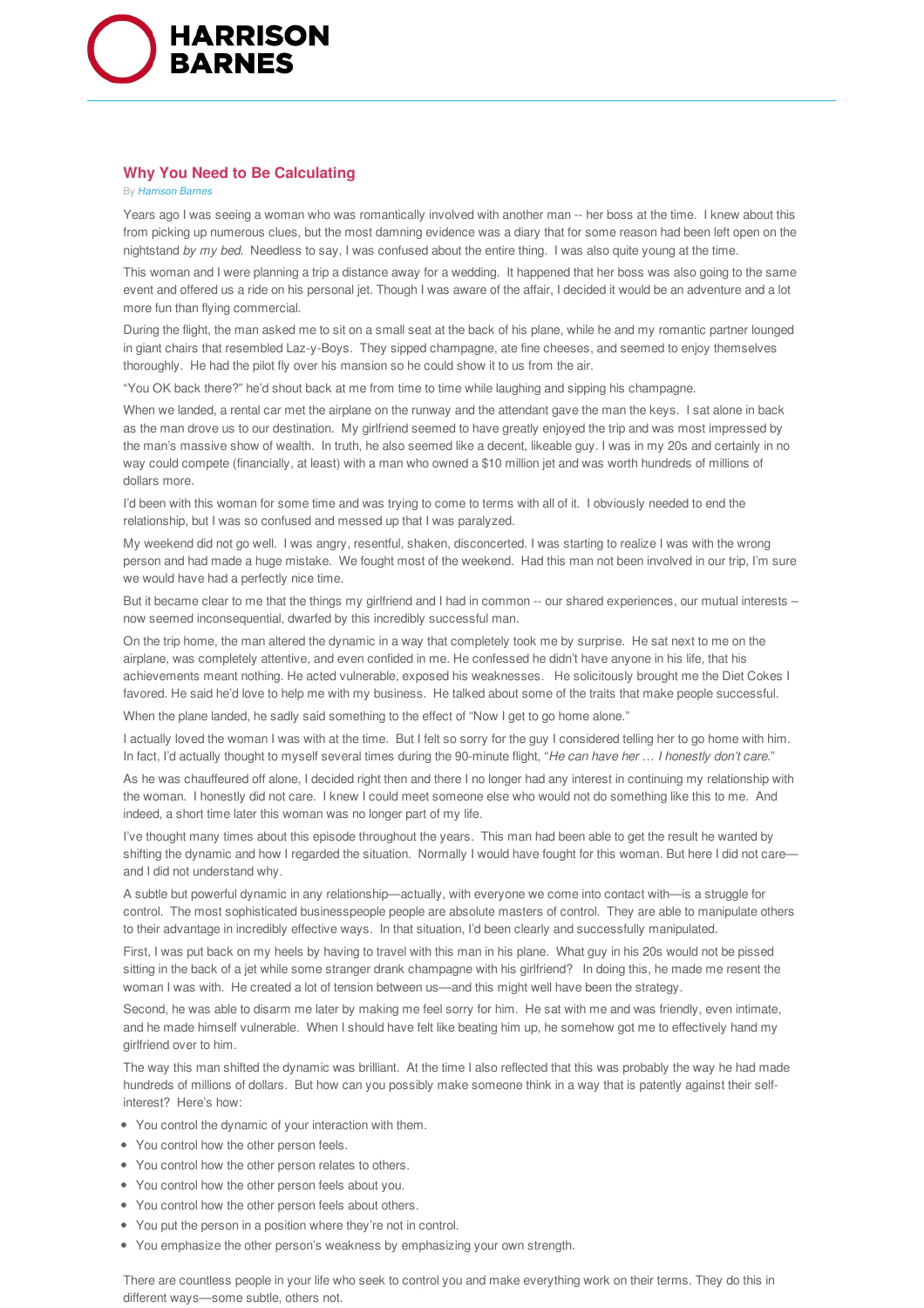When I was growing up, my grandmother often took care of me. She was well liked and completely non-confrontational. She was afraid to stick up for herself if someone did or said something she didn't like. I never saw her raise her voice at others or be cross or bossy with me. But in fact she was actually quite effective at getting what she wanted.

If something was not going her way, she'd cry and say things like "I'm so good to you and you never listen …" She did this with my mother, her own son, and many others. In response to this crying, people would react and sit down and apologize. They'd hug her and soften up. Ultimately, my grandmother would always get what she wanted.

This was an incredibly effective strategy. Crying and making the other person feel sorry for you worked much better than controlling the person directly. It was also a form of control. While she appeared a sweet woman who was nice to everyone around her, she actually controlled everyone around her to a remarkable degree.

Subtle, invisible control is the most effective control there is. All around you, people are controlling the dynamics of your life and existence. They could be your boss, your mate—or even someone who's stealing your mate from you. But few people realize when they're being controlled. And so they allow others to control them.

A number of women I know employ a tactic when they're in a situation they want to get out of: they suddenly declare they're not feeling well and need to go home. By being "sick" and avoiding the situation that they don't want to confront directly, they exert control.

You undoubtedly have numerous "hot buttons" people use to control you in your life—we all do. Most people want the dynamic on their terms and want to define the dynamic of their relationships; they want to put you in reaction mode. Putting you in reaction mode makes you uncomfortable and allows the other person to dominate you.

Take the traditional, stereotypical class-conscious WASPs in this country who consider themselves cultured and exclusive. They trace their roots back centuries and are part of a society with its own customs, dress code, language. These groups are very good at recognizing one another. In many respects, they could be said to share a great deal with the English who originally colonized this country.

For centuries the English were able to colonize groups of people far numerous than they, and they did this all over the world. They would come into societies and introduce rules and customs they considered improvements to the people they wanted to dominate. They'd build schools, set up government bodies, introduce religions, build roads for trading, and so forth.

But despite everything the English did, the people they colonized would never be truly English. They merely followed the rules and customs imposed by the English. Thus, native people in colonized lands always felt a sense of inferiority; their own cultures and lives had been taken over by what was represented as a superior culture—but it was a culture they'd never completely fit into. Someone from India, for example, was never going to be part of the British royal family.

The British were able to control others by having a set of rules that constantly put others on the defensive, in a reaction mode.

In the United States, some people coming from a true "blue blood" WASP background feel a sense of superiority to those who are not like them and establish rules no outsider can ever fully fit in with. Using social class or race, these people can put others on the defensive by insisting their rules are superior. It is the modern-day equivalent of what the British did to their subjects in the lands they colonized and is arguably a holdover from that.

It is no coincidence, for example, that the majority of United States presidents have been Anglo-Saxons and Episcopalians (a religion brought over from England), despite the fact they are a minority in the United States. Their power comes from their ability to set rules in which they emerge the winner.

Americans are extremely uncomfortable with any talk of class. Most people who came to the United States were not part of the upper class in European societies and felt oppressed by it. Class makes them uncomfortable because it is perceived as controlling and outdated. But it exists as a power vehicle. It has probably been used against you (and you may have used it against others as well). Money, too, is used as a power vehicle over others—you've probably felt it used against you, and you've probably used it against others as well.

The world conspires to put us on the defensive. People look for ways to undermine us in order to dominate. They'll use every tool at their disposal—dress, accent, social class, religion, pedigree, schooling, achievements. People will also try and make you subscribe to a set of rules that benefits them and may not benefit you. They'll overpower you by setting their own rules. Everyone wants to fight in the way that makes them look best.

In the legal arena, imagine two attorneys competing to make partner in a law firm. One attorney is brilliant and able to come up with stunning conclusions and ideas to impress superiors. The other attorney is not as smart and lacks the same abilities. How does the attorney who's not as smart stand out? All that's necessary is to discover the major weakness of the competitor and make it seem important.

For example, the brilliant attorney may make the occasional typo. The other attorney might circulate a memo about the importance of well-proofed work. Then the other attorney makes sure his own work is perfectly proofed and starts correcting the brilliant attorney's work. Pretty soon the brilliant attorney looks careless and the not-so-smart attorney looks competent. A campaign carried out like this for an extended period of time can produce devastating results against an opponent.

Smart people in office environments and elsewhere carry out campaigns against opponents all day long on multiple fronts. It's simply part of the game of work and life. The more you put people in reaction mode, set rules to your advantage, and make yourself look good, the better off you will do.

Yes, I'm telling you to be calculating. You absolutely need to be. And you can be calculating only when you think through every move and do your best to get opponents to do business on your terms. Life is a battle. Your career is a battle. The most intelligent thing you can do is make the battle on your terms. If the battle is about being a hard worker, make it about being an accurate worker if this is your skill, or a brilliant worker if that is your skill. Reframe every issue to your skill set.

If you do not frame the competition in your own terms and according to your own rules, you'll be dominated. And you won't like that place in the backseat one bit.

**Read More About Acting Desperate or Begging for the Job:**